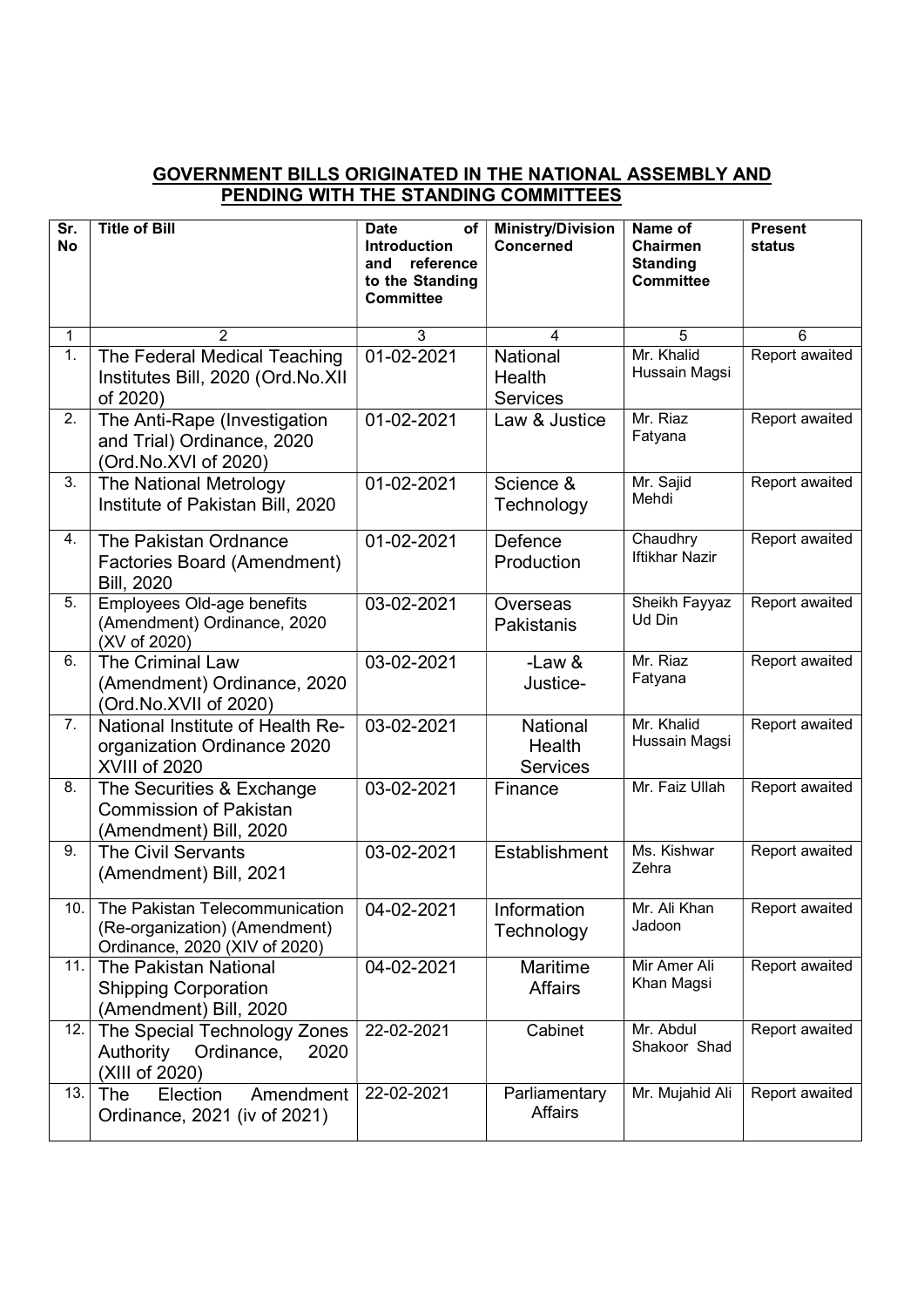| 14.   | The Income Tax (Amendment)<br>Ordinance 2021 (II of 2021)                                | 01-03-2021 | FBR.                   | Mr. Faiz Ullah                   | Report awaited |
|-------|------------------------------------------------------------------------------------------|------------|------------------------|----------------------------------|----------------|
|       | 15. PAF Air War College Institute<br>Ordinance, 2021 (III of 2021)                       | 01-03-2021 | Federal<br>Education & | Mian Najeeb<br>Ud Din Awaisi     | Report awaited |
| 16. l | Development<br>Capital<br>The<br>(Amendment)<br>Authority<br>Ordinance, 2021 (I of 2021) | 29-03-2021 | <b>Interior</b>        | Raja Khurram<br>Shahzad<br>Nawaz | Report awaited |